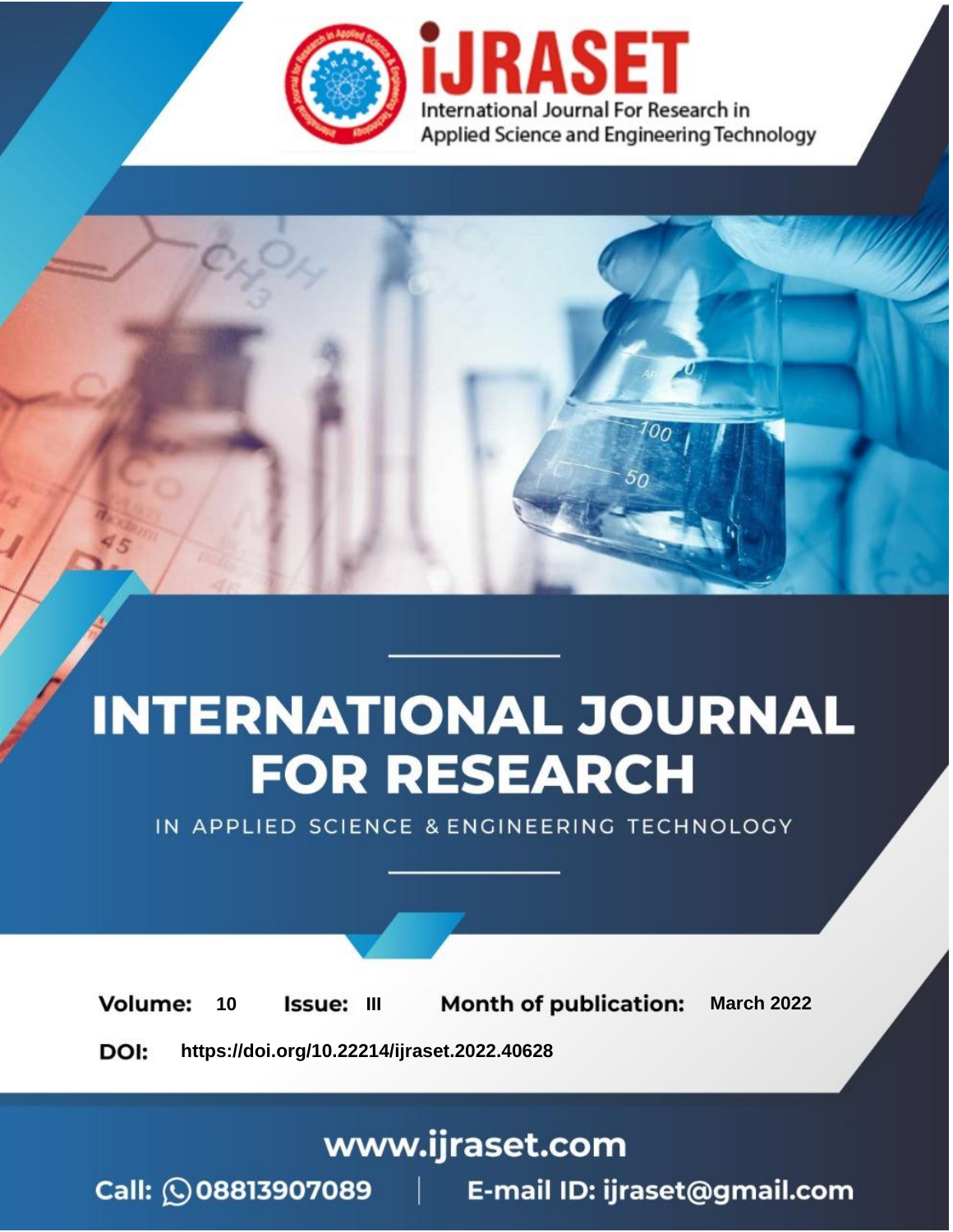

### **RFID and Biometric-based Candidate Authentication, Examination hall allotment, Smart screening and Sanitization**

Kumaraswamy A<sup>1</sup>, Nikhil R Naik<sup>2</sup>, Prapulchandan H N<sup>3</sup>, Ranjan V Kumbhar<sup>4</sup>, Dr. Srividya B.V<sup>5</sup>

*1,2,3,4 Student, Dept. of Telecommunications Engineering, Dayananda Sagar College of Engineering, Bengaluru, Karnataka 5 Associate Professor, Dept. of Telecommunications Engineering, Dayananda Sagar College of Engineering, Bengaluru, Karnataka*

*Abstract: The aim of this work is to guide the candidate to the examination center. Nowadays, almost all examinations are performed on mixed systems. There are so many candidates having problems in finding rooms. Hence in this process, before coming to the examination hall, the students are relieved of their tension by helping them to find their seating arrangement. Every student will receive an RFID card as their admission ticket when they arrive at the college.[1]*

*In the examination building the students flash their RFID tags to the RFID reader and provide their authentication using the biometric.The current COVID19 pandemic situation has driven the State Governments and all the college authorities around India to enforce limitations on transportation and movements of students to prevent the spread of disease. The measurement of body temperatures has always been the focus of the medical community. This work mainly focuses on the design and synthesis of a temperature detector as well as an automatic sanitization system.* 

*Keywords: Thermal Screening, Smart Sanitisation, Authentication, RFID tags, GSM module.*

#### **I. INTRODUCTION**

In most of the state level or national level public examinations, the seat number will be displayed on the notice board which may take a longer time to look for the same.

As a result of these concerns, we propose to develop a concerned guide that uses RFID and a fingerprint module that automates the complete work process of finding the seat number of the candidate.[2][3]

Temperature detection measures the temperature of a person by using a temperature sensor and tells us whether it is normal or abnormal. All modules are interconnected using the main controller and programmed using the Arduino IDE tool. To identify those who are infected with COVID-19, temperature measurements have become a major task. For this reason, contact-free measurements and social distancing are very important.The paper proposes the measurement of temperature and if deemed abnormal there will be a notification sent to the respective authority.

In recent days, due to pandemics like Covid-19, automatic sanitization has gained much popularity in hospitals, institutes, banks, and offices. The alcohol sensor is used to check the sanitation status of the candidate and the IR sensor along with a relay solenoid valve is used to dispense the sanitiser without any physical interaction. [4]

#### **II. LITERATURE SURVEY**

*A. R. Santhana Krishnan, Ms.Aiswarya, Kannan G.Manikandan, Sri Sathya KB,V. Krishna Sankar, K. Lakshmi Narayanan ,"Secured College Bus Management System using IoT for Covid-19 Pandemic Situation "(ICICV-2021)*

This work focuses on a secured bus management system that monitors students' health. The raspberry-pi used here checks whether a student adheres to the safety measures before boarding the college bus.The details will be fetched using RFID as an initial process and once the details are recognised, the camera captures the students face and checks for mask using MobileNetV2 classifier which consists of 1456 datasets of which 786 images are the faces with masks and the 670 images are faces without masks and compares using the given trained data set or the image.It uses the IR temperature to read the temperature. If the temperature is less than a certain threshold, access to the school bus will be granted for the student, and if the temperature is higher than that limit, no entry will be permitted and additionally the buzzer is activated.In the initial phase the tensor flow based Deep neural networks check whether the student is wearing mask or not. Additionally, the algorithm triggers an alarm and stores the details about the person not wearing a mask in the database. The student is not permitted to travel on the bus if he is not wearing a mask .As soon as the bus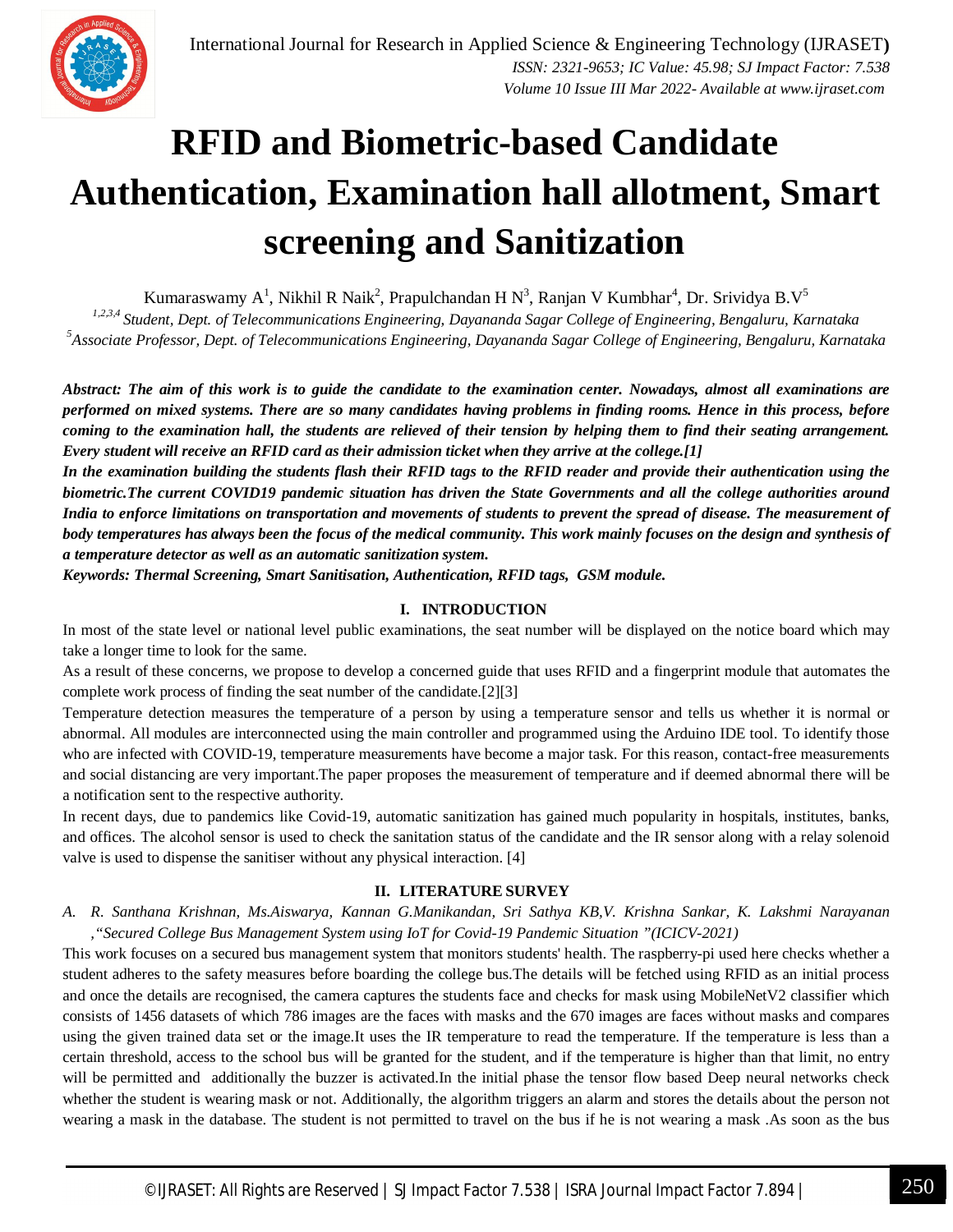

International Journal for Research in Applied Science & Engineering Technology (IJRASET**)**  *ISSN: 2321-9653; IC Value: 45.98; SJ Impact Factor: 7.538 Volume 10 Issue III Mar 2022- Available at www.ijraset.com*

reaches the boarding point, the GPS system in the system will send an SMS to the parent informing them of their child's health information. The system will track the location of the bus and keep the parent updated until the bus reaches the destination.

*B. Goda Vasantharao, Sk Arifunneesa, "Temperature Detection and Automatic Sanitization and Disinfection Tunnel-COVID 19",*  (2020)

This work mainly focuses on the design and synthesis of a temperature detector as well as an automatic sanitization system using an Arduino uno. Here the system measures the temperature of a person by using an LM35 temperature sensor and gives two outputs. When the temperature is below threshold buzzer remains OFF. Consequently, sanitization will take place. When temperature goes above threshold buzzer turns ON. Consequently, he/she sent out for medication.The system has also developed a sanitization tunnel that can be automatically operated without any human involvement and could benefit in maintaining social distance and preventing COVID-19.

*C. Sundar Kharvi, Akshay Raut, Sumeet Mali, Preshit Churi, "Temperature Detection and Automatic Sanitization and Disinfection Tunnel-COVID 19" (2021)*

The research and the groundwork of this system is making covid-19 temperature monitoring system in which they are getting the temperature of a person and that temperature is easily available to the owner of the company, hospital, office, institute so that it helps us to track the temperature of the person. RFID reader module operates at 13.56Mhz range it uses to communicate with RFID tag the reader communicates with a controller using 4 pin serial peripheral interface(SPI) with 10mbps data rate. Webcam use for face mask detection.

Camera interface using USB cable with Raspberry-Pi.MLX90614 is IR Digital sensor that used to measure temperature of object range from -70O C to 382.2O C. : Speaker interface with Raspberry pi using 3.5mm jack and it is used to play warning message if temp of user high or face mask not detected the warning will play via speaker. Firebase is used to store the temperature of multiple users which is updated in real time.

*D. Mr. D. S. Chaware,Mr. V. M. Pund ,Mr. P. K. Bhojane ,Mr. J. S. Dahale ,Mr. N. B. Waditke, "Examination Guide using RFID and Fingerprint Module for Jumbling System''.*

This work focuses on the fact that students face many issues during the examination period. Identifying the proper examination hall is also a major issue. They are using RFID for an allotment system that makes it easy for students to identify their respective examination hall using RFID tags. They are using Arm Lpc2138 microcontrollerThe ARM7 microcontroller is a 32-bit RISC machine used for controlling actions in consumer, home, and embedded applications based on low power ARM7 that is compatible with all previous ARM chips. to store the data of the tags they are using the rfid reader module EM-18to scan the tags . Tags are given instead of hall tickets ,they are using LCD screens to display the examination hall . They have used fingerprints to increase the security of the examination. When matching, the user enters the figure through the optical sensor and the system generates a template.

In both situations, the system will return the matching result, either success or failure. They have used a buzzer component to avoid unauthorized students.

*E. Puput Wanarti Rusimamto1, Nurhayati Nurhayati, Eppy Yundra, Reza Rahmadian, Arif Widodo,Much Ade Dermawan, "Automatic Hand Sanitizer Container to Prevent the Spread of Coronavirus Disease", (IJCSE 2020)*

The suggested system has developed an automatic hand sanitizer that releases soap and water automatically. Additionally, it will notify the authority if the liquid has run out or is empty. It can detect heat and motion at distances up to 50mm from an object with the help of infrared (IR). This information is then sent to an Arduino Nano in order to initiate the pump. Infrared sensors detect motion by sending data to an Arduino when they detect a hand's motion. A relay activates the water pump when the Arduino receives the data.

Sensors will send data to Arduino up to 35 cm away from the water in a clean water container. Upon detecting the water from the ultrasonic sensor, the node MCU will transmit data to the Blink server using the distance detected by the sensor. Depending on the water level, a notification or data will be sent from the Blynk app to the Blynk server.Based on this, it can be concluded that the results of the automatic hand sanitizer testing were obtained with the smallest number of errors possible and can prevent the spread of covid 19.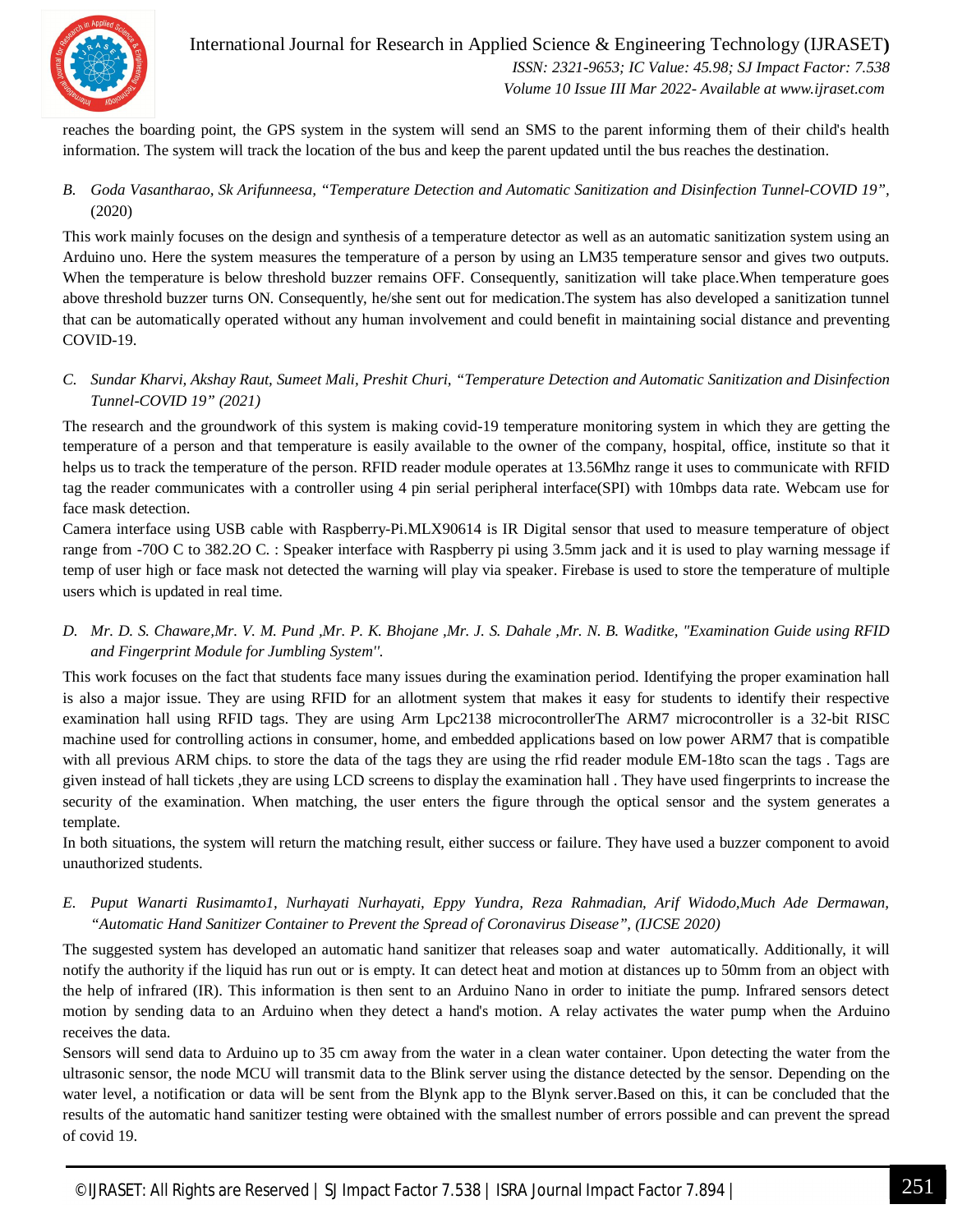

#### **III. COMPARISON TABLE**

| Author and Year                                                                                                                      | Title                                                                                           | Remarks                                                                                                                                                                                                                                                                                                                                                                                                                                                                                                                                                                           |
|--------------------------------------------------------------------------------------------------------------------------------------|-------------------------------------------------------------------------------------------------|-----------------------------------------------------------------------------------------------------------------------------------------------------------------------------------------------------------------------------------------------------------------------------------------------------------------------------------------------------------------------------------------------------------------------------------------------------------------------------------------------------------------------------------------------------------------------------------|
| R. Santhana Krishnan, Ms. Aiswarya<br>,Kannan G.Manikandan ,Sri Sathya KB<br>, V. Krishna Sankar, K. Lakshmi<br>Narayanan.<br>(2021) | <b>Secured College Bus</b><br>Management System using<br>IoT for Covid-19 Pandemic<br>Situation | The system focuses on mask detection using the<br>MobileNetV2 classifier and IR Temperature for thermal<br>Screening. As soon as the bus reaches the boarding point,<br>the GPS system in the system will send an SMS to the<br>parent informing them of their child's health information.<br>The system will track the location of the bus and keep the<br>parent updated until the bus reaches the<br>destination.Furthermore, the system can introduce automatic<br>sanitisation along with thermal screening to enhance the<br>safety of the student.                         |
| Goda Vasantharao, Sk<br>Arifunneesa, (2020)                                                                                          | Temperature Detection and<br>Automatic Sanitization and<br>Disinfection Tunnel-COVID<br>19[5]   | This work mainly focuses on the design and synthesis of a<br>temperature detector as well as an automatic sanitization<br>system using an Arduino Uno. This device may also be used<br>in the near future at different industries, companies, and<br>public places. Furthermore, they have designed a<br>sanitization tunnel that can be automatically operated<br>without any human involvement and could benefit in<br>maintaining social distance and preventing COVID-19.                                                                                                     |
| Sundar Kharvi, Akshay Raut, Sumeet<br>Mali, Preshit Churi, (2021)                                                                    | Covid-19.<br>Temperature Monitoring<br>System.[6]                                               | The research and the groundwork of this project is making<br>covid-19 temperature monitoring system in which they are<br>getting the temperature of a person and that temperature is<br>easily available to the owner of the company, hospital.<br>Webcam used for face mask detection.Camera interface<br>using USB cable with Raspberry-Pi.MLX906.Firebase is<br>used to store the temperature of multiple users which is<br>updated in real time.[7]                                                                                                                           |
| Mr. D. S. Chaware, Mr. V. M. Pound<br>,Mr. P. K. Bhojane ,Mr. J. S. Dahale<br>,Mr. N. B. Waditke,                                    | Examination Guide using RFID<br>and Fingerprint Module for<br>Jumbling System                   | This work focuses on the fact that students face many issues<br>during the examination period.<br>They are using RFID for an allotment system that makes it<br>easy for students to identify their respective examination<br>hall using RFID tags.<br>They are using ARM7 microcontrollers, as the main<br>component to store the data tags are given instead of hall<br>tickets , they are using LCD screens to display the<br>examination hall .They have used a buzzer component to<br>avoid unauthorized students.                                                            |
| Puput Wanarti Rusimamto1, Nurhayati<br>Nurhayati, Eppy Yundra, Reza<br>Rahmadian, Arif Widodo, Much Ade<br>Dermawan                  | Automatic<br>Hand<br>Sanitizer<br>Container to Prevent the Spread<br>of Coronavirus Disease.[8] | The system mainly focuses on a hand sanitiser that releases<br>soap and water automatically. The owner gets an instant<br>notification once the sanitiser is empty or below the given<br>level. The obtained results show that the ultrasonic sensor<br>will detect if the water level is 35 cm from the sensor and IR<br>can detect the motion up to 50mm. Furthermore, the system<br>can enhance the distance of the IR and ultrasonic sensors<br>and include alcohol detection to check the sanitisation of the<br>person which prevents the unnecessary wastage of sanitiser. |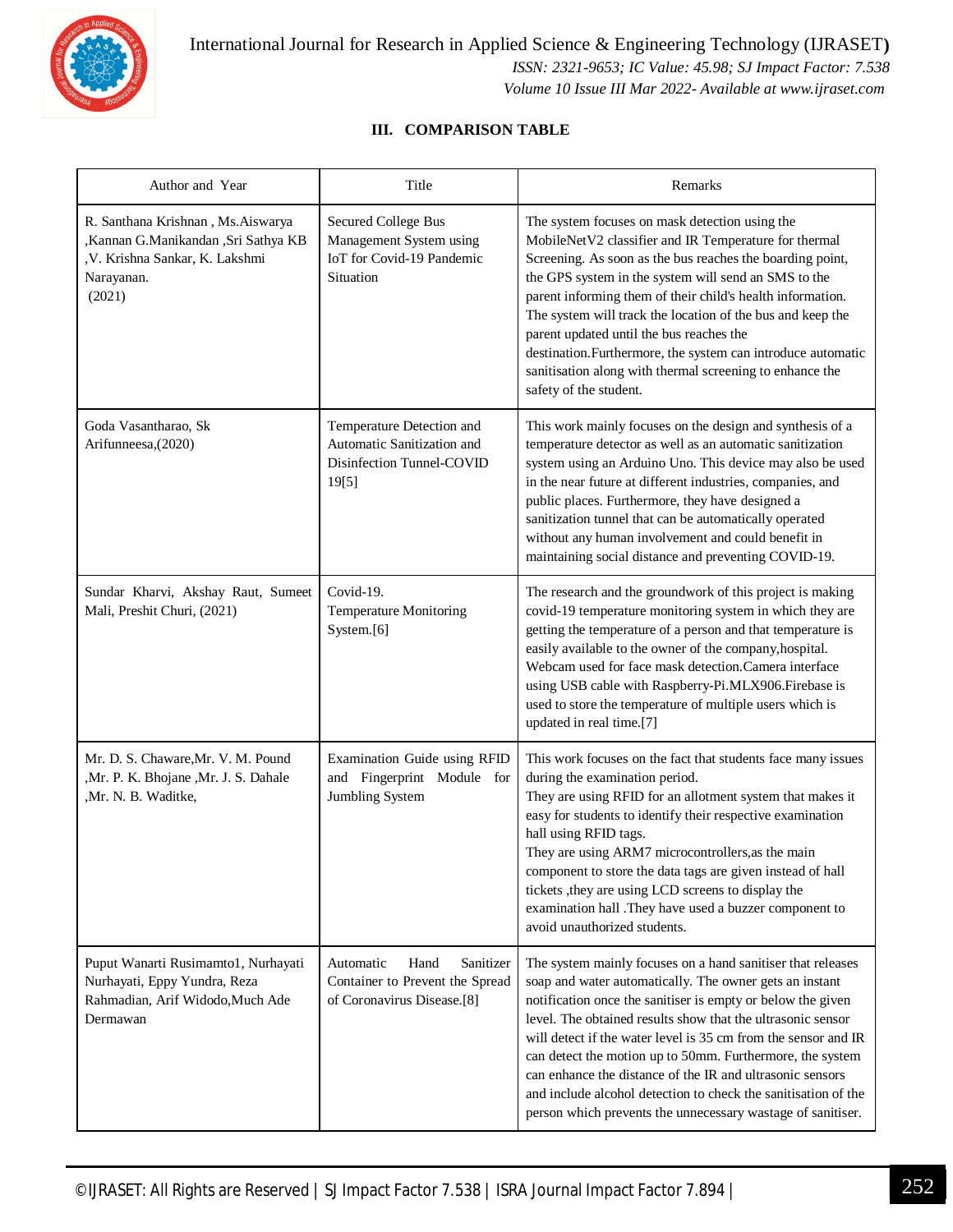

International Journal for Research in Applied Science & Engineering Technology (IJRASET**)**  *ISSN: 2321-9653; IC Value: 45.98; SJ Impact Factor: 7.538 Volume 10 Issue III Mar 2022- Available at www.ijraset.com*

#### **IV. CONCLUSION**

From analyzing all the above systems, We can conclude that measurement of temperature and automatic sanitisation can be done more efficiently and accurately. Furthermore, the seating arrangements in colleges could be made more efficient and less cumbersome and also an easy way to access this information to monitor the student's attendance can be made using the GSM module. This kind of system could prove useful in the event of a pandemic like Covid19 to manage the entire process without any human intervention.[9][10]

#### **REFERENCES**

- [1] Dikeledi Johanna Morerwa, Pius Owolawi, Gbolahan Aiyetoro, "Examination hall access control system using Radio Frequency Identification", 2020.
- [2] Ashlin Jinushia R, Bhuvaneswari S, Senthilkumar S Eric Clapton, "Smart Monitoring System using RFID Technology", 2020.
- [3] Amankwah Aubrey Effah, Cudjoe Charles Ackatiah, Frederick Nana Oppong and Emmanuel Asuming Frimpong, "Biometric Class Attendance Register", 2020.
- [4] Ashish Gupta1, Rajesh Kumar2, Novel design of automatic sanitizer dispenser machine based on ultrasonic sensor, Zeichen Journal, 2020, Volume 6,Issue 8, Pg-228-233.
- [5] Goda Vasantharao#1, Sk Arifunneesa\*2, Temperature Detection and Automatic Sanitization and Disinfection Tunnel-COVID 19, Volume XII, Issue VI, June/2020, Pg-1175-1181.
- [6] Sundar Kharvi1, Akshay Raut2, Sumeet Mali3, Preshit Churi4,"Covid-19 Temperature Monitoring System"
- [7] Andrei Vulpe, Cosmin Mihai "Research on infrared body temperature measurement virus spreading prevention", International Conference on (ECAI) 2020.
- [8] Puput Wanarti Rusimamto1, Nurhayati Nurhayati, Eppy Yundra, Reza Rahmadian, Arif Widodo,Much Ade Dermawan, "Automatic Hand Sanitizer Container to Prevent the Spread of Coronavirus Disease", (IJCSE 2020).
- [9] Ag. Asri Ag. Ibrahim, Kashif Nisar, Yeoh Keng Hzou,Ian Welch, " Review and Analyzing RFID Technology Tags and Applications",2019
- [10] RFID operates in several frequency bands available www.hightechaid.com/tech/RFID/ RFID\_frequency.html